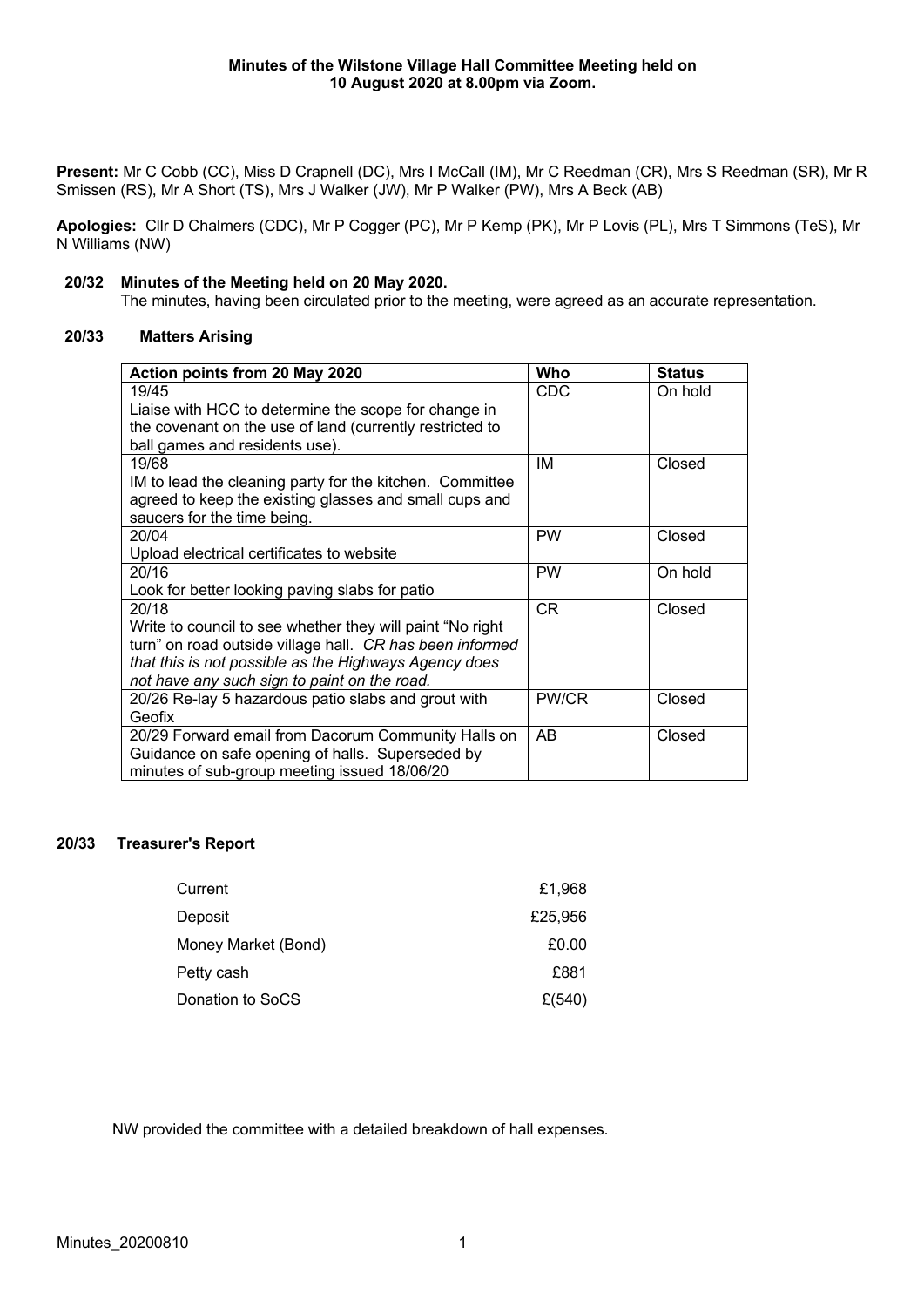## **20/34 Covid-19 Procedures update**

PW, CR and TS continue to liaise with all appropriate organisations to ensure compliance with government advice and best practice regarding Covid-19 and the use of the Village Hall.

The committee was advised of the following:

- o Bella has been briefed on updated cleaning requirements
- o The Village Hall continues to be cleaned on a daily basis
- o First aid box has been re-equipped
- o PPE and cleaning supplies have been procured.

Following a discussion on the masks/visors procured, RS volunteered to investigate their efficacy and report back to the committee as to whether another type of mask/visor would be of greater benefit. The committee agreed that at least 5 masks/visors should be provided for both CR and Bella: allowing for rotation, and subsequently reducing the risk of infection.

The committee discussed the need for a thorough clean after Jazzercise classes; CR offered his services and the committee gratefully accepted.

TS updated the committee on the measures in place to ensure all hall users are aware of risks, and the procedures we have in place to mitigate them.

- o TS has contacted all regular hall users
- o Prior to each hiring a risk assessment must be completed.
- o An example risk assessment can be provided to those who need it

To date, the hall has been booked by Jazzercise, Tai Chi, Band Practice and the Woolies. The Morris Men are expected back in October and will run at a maximum of 30 people.

The committee agreed that the Whist Drive should not resume given current Covid-19 restrictions. However, as long-standing patrons, their slot should be retained for the time being. One off bookings can be taken during this time.

The Cubs and Scouts are awaiting clearance from the Cubs and Scouts Association before they re-book.

TS anticipates that most groups should be back in the hall by 31 August 2020.

#### **20/35 Hall Maintenance**

PW updated the committee on work completed:

- o Patio has been made safe, re-grouted and cleaned.
- $\circ$  Slabs outside the front door have been made safe, re-grouted and cleaned.
- o New concreate has been laid at the entrance.
- o The rubbish behind the sheds has been removed.
- $\circ$  The weeds have been cut down in the car park, sprayed with weed killer and covered with black plastic and bark.
- o New shelves installed in main hall.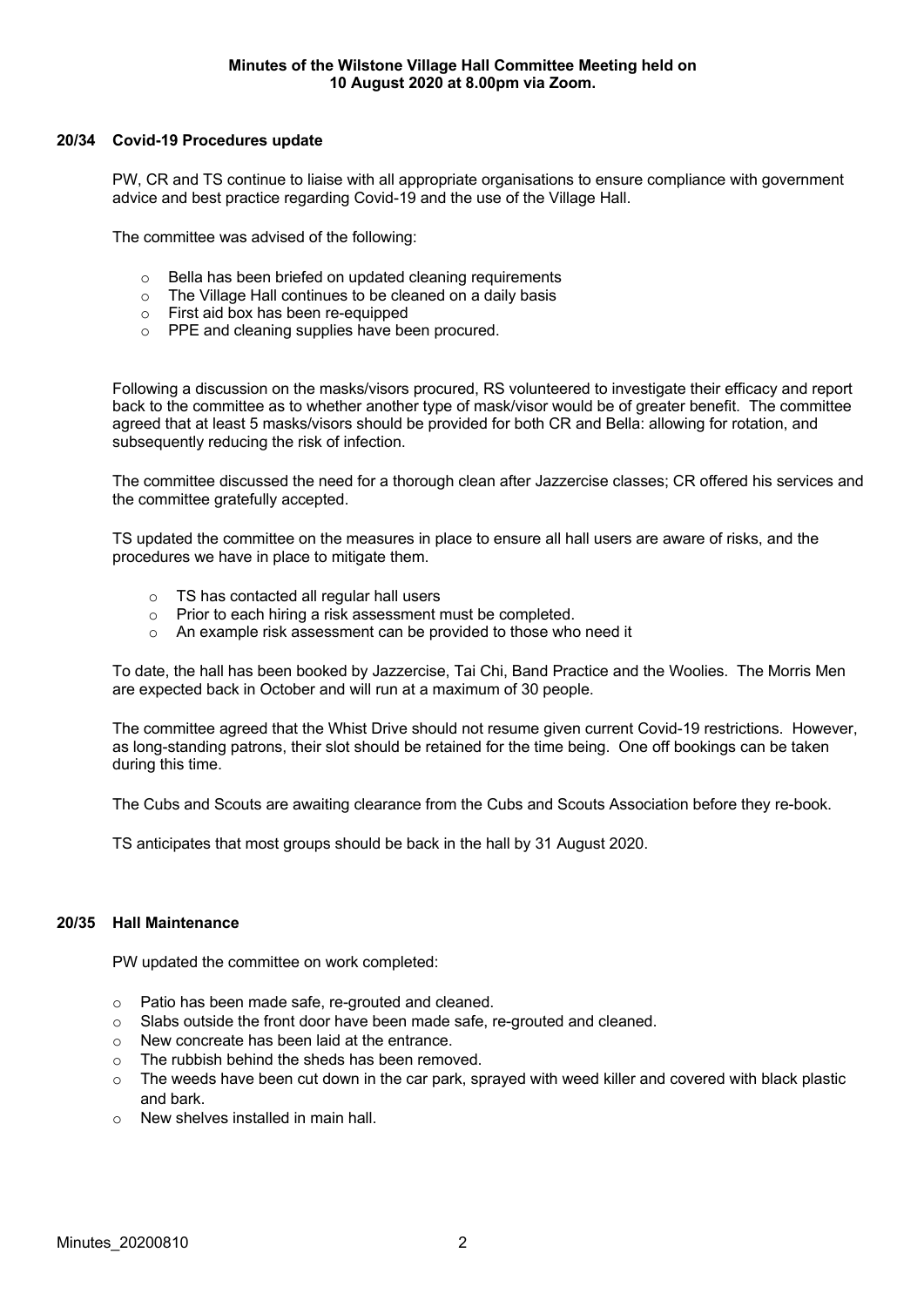#### **Minutes of the Wilstone Village Hall Committee Meeting held on 10 August 2020 at 8.00pm via Zoom.**

The following schedule of work was discussed:

- o Redecoration of the kitchen walls and ceiling. The committee were most grateful to IM for the donation of the paint required. The £350 cost to complete was approved.
- o Painting the entrance slabs and concrete materials only. The committee approved the cost. PW & CR to carry out the work.
- $\circ$  The gutters and eaves need to be cleaned and repaired. Scaffolding may be required. IM to approach Chad for an estimate.
- $\circ$  The committee agreed to move forward with white lining the car park at a cost of £1200.

The current window cleaner has proved unreliable. PW and CR to endeavour to find another.

#### **20/36 Hall Lettings**

**Film night** – having discussed the possibility of running a pre-Christmas Film Night the committee agreed that it would not be viable under current Covid-19 restrictions. The committee will monitor the situation and decide closer to the date.

**Shop Volunteer Social** – DC enquired as to whether the committee would grant use of the Village Hall toilets and kitchen along with the outside space, for approximately 40 people, to hold an event as a Thank You to the volunteers who man the village shop. The committee agreed to the request.

## **20/37 Any Other Business**

Nominations for Secretary – no nominations to date.

Works on Cottage Long Row. One of the residents on Long Row has put in a gate accessing the village hall car park. CDC to speak to the residents concerned.

New development: Planning permission has been sought for 28 houses on the land behind Grange Road. The committee deliberated the question as to what should be considered in the event the developer offered to assist the village in order to facilitate its application. After considerable discussion, the committee concluded that approval of this development – which represents a 10% increase in the number of houses in the village could open the door on further development on the outskirts of the village, and as such we should potentially be considering an uplift of hall capacity in the region of 50%. This, of course, would be extremely difficult given the restrictions on the land owned by TRPC adjacent to the village hall, and the fact that the land currently used as a car park is inadequate for the parking requirements of hall users and village residents.

The committee concluded that there was nothing the developer could offer the village hall at this time.

#### **20/38 Date of next meeting**

Monday 5 October at 7:30pm. The meeting will take place via zoom, or, should the restrictions have lifted sufficiently, Wilstone Village Hall.